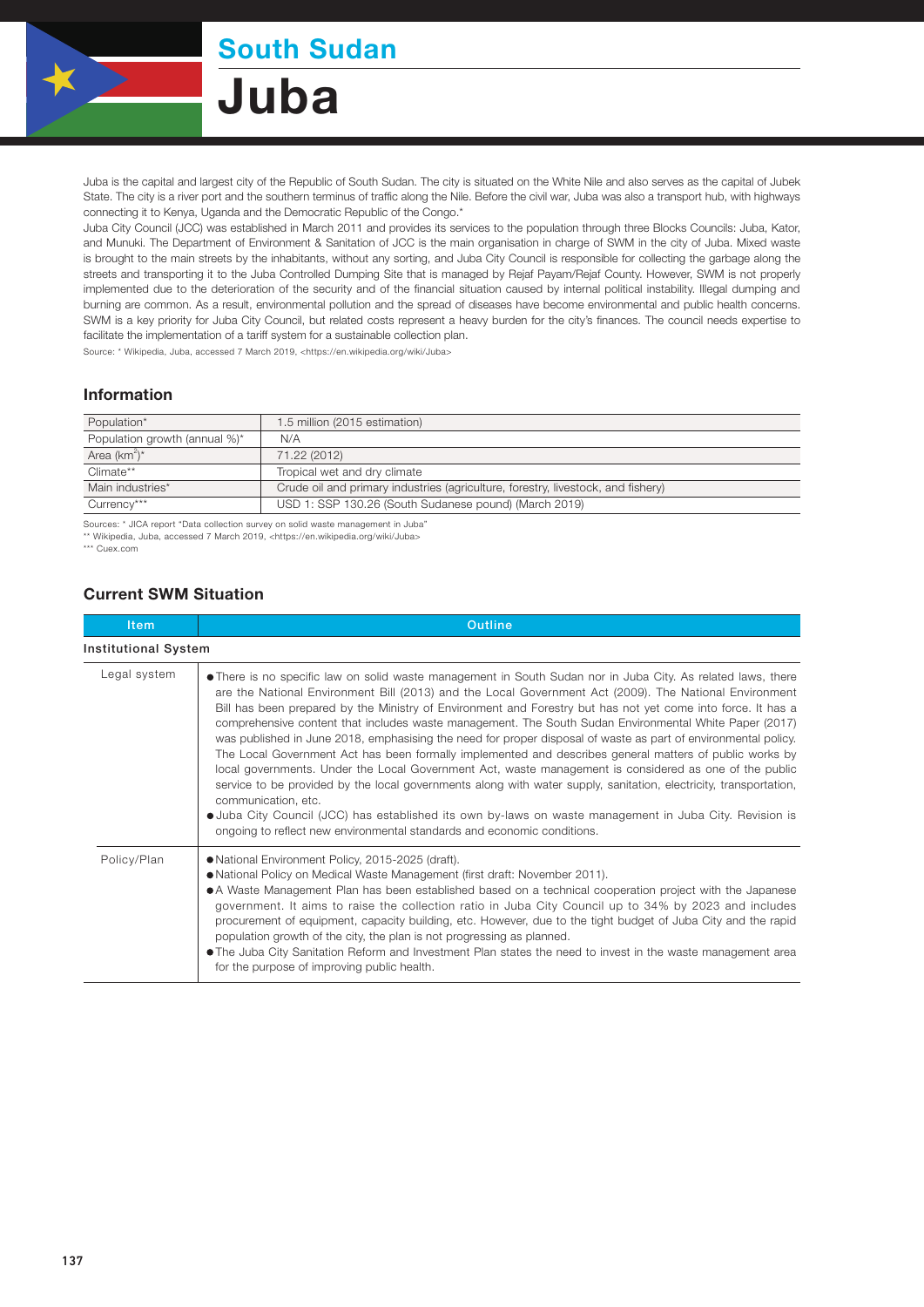| Item                                                                            | <b>Outline</b>                                                                                                                                                                                                                                                                                                                                                                                                                                                                                                                                                                                                                                                                                                                                                                                                                                                                                                                                                                                                                                                                                                                                                                                                                                                                                                                                                                                                                                                                                                                                                                                                                               |  |
|---------------------------------------------------------------------------------|----------------------------------------------------------------------------------------------------------------------------------------------------------------------------------------------------------------------------------------------------------------------------------------------------------------------------------------------------------------------------------------------------------------------------------------------------------------------------------------------------------------------------------------------------------------------------------------------------------------------------------------------------------------------------------------------------------------------------------------------------------------------------------------------------------------------------------------------------------------------------------------------------------------------------------------------------------------------------------------------------------------------------------------------------------------------------------------------------------------------------------------------------------------------------------------------------------------------------------------------------------------------------------------------------------------------------------------------------------------------------------------------------------------------------------------------------------------------------------------------------------------------------------------------------------------------------------------------------------------------------------------------|--|
| Implementation<br>system                                                        | • The Ministry of the Environment is responsible for developing environmental laws & policies.<br>• The Department of Environment & Sanitation of JCC is responsible for waste collection, including:<br>» Preparing waste collection plans.<br>» Collecting fees for waste collection.<br>» Implementing collection and transportation, and budget execution.<br>» Providing licences to private companies.<br>» Procuring collection vehicles.<br>» Maintaining collection vehicles.<br>» Raising public awareness and implementing environmental education (together with Kator, Juba and Munuki<br>Block Councils).<br>And for paying the fees for waste disposal.<br>• Rajaf County is responsible for the operation and management of the final disposal site, including:<br>» Preparing the operation plan for the dumping site.<br>» Implementing disposal works, and budget execution.<br>» Collecting fees for waste disposal.<br>» Procuring equipment for the dumping site.<br>» Maintaining equipment of the dumping site.<br>• Number of staff in JCC:<br>» Staff related to waste: 174.<br>» Drivers: 5.<br>» Cleaners: 235.                                                                                                                                                                                                                                                                                                                                                                                                                                                                                                  |  |
| Technical System                                                                |                                                                                                                                                                                                                                                                                                                                                                                                                                                                                                                                                                                                                                                                                                                                                                                                                                                                                                                                                                                                                                                                                                                                                                                                                                                                                                                                                                                                                                                                                                                                                                                                                                              |  |
| Waste generation<br>amount &<br>characteristics                                 | · Waste generation amount (estimated): about 1,337 tons/day (2017).<br>· Waste generation rate: about 0.65 kg/person/day (2017, survey data).<br>. Waste collection amount: about 34.3 tons/day (2017, survey data).<br>● Waste collection rate: about 2.6%.<br>. Waste composition: more than 50% of tree leaves, very little food waste due to the economic situation of Juba<br>City.                                                                                                                                                                                                                                                                                                                                                                                                                                                                                                                                                                                                                                                                                                                                                                                                                                                                                                                                                                                                                                                                                                                                                                                                                                                     |  |
| Storage and<br>discharge/<br>Collection and<br>transportation/<br>Road sweeping | . Each block is collecting waste from residential area. Residents are responsible for bringing their waste to the<br>designated JCC main roads. JCC is responsible for the secondary waste collection, i.e. picking-up the waste<br>from the black plastic bags, scattered waste and waste from heaps and transporting it to the final disposal site.<br>• JCC has about 18 collection vehicles but most of them are out of order because of lack of spare parts and/or<br>maintenance.<br>• The average number of collection trips is 4 times a day, including a compactor (25 m <sup>3</sup> ) and a truck (8 m <sup>3</sup> ).<br>Although the number of trips varies each month depending on the condition of the collection vehicles, it tends<br>to decrease since July 2016.<br>• The collection efficiency is poor because most of the roads of the city are difficult to access for vehicles. Only<br>2.2% of the roads are asphalted/paved and they get wet during the rainy season. In addition, roads in residential<br>areas are narrow. Therefore, collection by JCC is mainly carried out along major roads that are asphalted/paved<br>or maintained.<br>• JCC gives licences to collect waste to private companies. Registered and unregistered companies collect and<br>transport waste, but the services are not properly conducted, and collected waste is (mainly) illegally dumped.                                                                                                                                                                                                                                    |  |
| Intermediate<br>treatment/<br>Recycling                                         | ● Recycling is provided in the National Environmental Bill and in the National Environment Policy 2015-2025.<br>• Some recycling activities exist.<br>• Self-disposal at generation source (open burning) exists.                                                                                                                                                                                                                                                                                                                                                                                                                                                                                                                                                                                                                                                                                                                                                                                                                                                                                                                                                                                                                                                                                                                                                                                                                                                                                                                                                                                                                            |  |
| Final disposal                                                                  | • JCC has one landfill site: Juba Controlled Dumping Site. It was established in December 2012 and has an area<br>of 25 ha. It is managed by Rejaf County and Rejaf Payam, and the Juba city government pays disposal costs to<br>Rejaf Payam.<br>• However, this final disposal site is no longer controlled. The fence around the dumping site was almost<br>completely removed during the July 2016 crisis. Heavy equipment (bulldozer) is out of order, there is no more<br>soil cover activity and waste is burnt in open air to reduce volume. The surrounding environment is therefore<br>deteriorating due to the offensive odours and flies.<br>• Juba Controlled Dumping Site is located about 13 km from Juba city centre. Nevertheless, due to the bad<br>condition of the junction road, the disposal site is difficult to access, and safety around the site is a concern. The<br>number of collection vehicles reduced drastically, and only 34.3 tons per day are discharged at Juba Controlled<br>Dumping Site.<br>. Part of the fee collection system is still working.<br>. Illegal dumping along the access road is expanding. A huge illegal landfill in Gumbo has been formed along the<br>Juba-Nimule Road, causing significant deterioration of the surrounding environment. Gumbo illegal landfill site is<br>estimated to have an area of 0.4 km <sup>2</sup> (about 1.5 km $\times$ 0.25 km) and to receive 8.6 tons of waste per day. It is an<br>open dump without any heavy equipment, and waste flows into the river during the rainy season. Another major<br>illegal dump site is located on Juba-Yei Road. |  |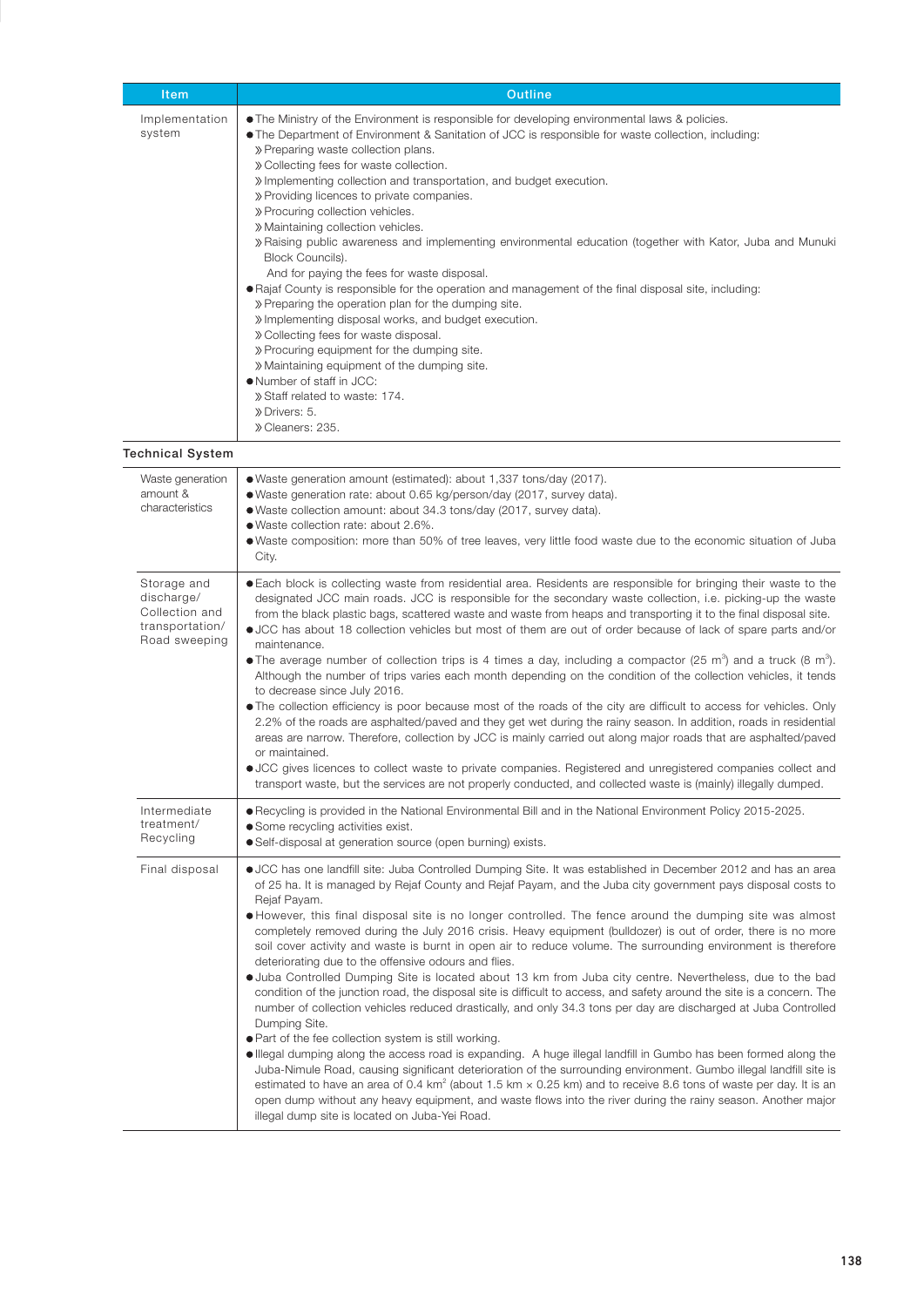| <b>Item</b>                                           | Outline                                                                                                                                                                                                                                                                                                                                                                                                                                                                                                                                                                                                                                                                                                                                                                                                                                                                                                                                                                                                                                                                                                                                                                                                                                                                                                                                                                                                                                                                                                                                                                                                                                                                                                                                                                                                                                                                                                                                                                                             |  |  |  |
|-------------------------------------------------------|-----------------------------------------------------------------------------------------------------------------------------------------------------------------------------------------------------------------------------------------------------------------------------------------------------------------------------------------------------------------------------------------------------------------------------------------------------------------------------------------------------------------------------------------------------------------------------------------------------------------------------------------------------------------------------------------------------------------------------------------------------------------------------------------------------------------------------------------------------------------------------------------------------------------------------------------------------------------------------------------------------------------------------------------------------------------------------------------------------------------------------------------------------------------------------------------------------------------------------------------------------------------------------------------------------------------------------------------------------------------------------------------------------------------------------------------------------------------------------------------------------------------------------------------------------------------------------------------------------------------------------------------------------------------------------------------------------------------------------------------------------------------------------------------------------------------------------------------------------------------------------------------------------------------------------------------------------------------------------------------------------|--|--|--|
| <b>Financial system</b>                               | • Revenue: SWM revenues mainly come from three sources, namely (1) waste collection fee, (2) issuing permission<br>to sewerage tankers and waste collection vehicles, and (3) fines and penalties. Most of the revenue comes from<br>the waste collection fees, with the fees collection from markets accounting for 62% of the total.<br>» Markets: SSP 11,159,276<br>» Hotels: SSP 2,070,000<br>» Institutions: SSP 492,000<br>» Issuing Permission to Sewerage Tanker: SSP 3,298,000<br>» Issuing Permission to Waste Collection Vehicles: SSP 576,000<br>» Fines and Penalties: SSP 500,000<br>» Grand Total: SSP 18,095,276<br>● Expenditure: The total expenditure amount of the Department of Environment and Sanitation of JCC in<br>FY2016/17 was about SSP 18 million:<br>» Wages & Salaries: SSP 8,382,186<br>» Use of goods and services: SSP 9,100,290<br>» Capital Expenditure: SSP 612,800<br>» Grand Total: SSP 18,095,276<br>• Currently, there is no official tariff for waste collection services. Waste management cost represents 30% of the<br>city's budget, a heavy burden for the city's finances. Indeed, the City Council relies on its own budget which is<br>not supplemented by the national government. If the national and state governments were contributing up to<br>30% to support SWM, it would reduce the financial burden and result in return in the improvement of the service<br>delivery and waste collection system.<br>• The rate schedule details the financial aspects of expenditures for the service delivery. Tariffs will be paid by the<br>households, private collection service providers, business sectors, government institutions, non-governmental<br>organisations, etc. Today, three Block Councils, operating under the supervision of Juba City Council, have<br>communicated with the citizens about the Waste Collection Fee Policy of the local government/Juba City<br>Council. There has been a positive response from citizens. |  |  |  |
| Environmental<br>and social<br>considerations         | • Environmental education and public awareness creation are provided in the National Environmental Bill and in<br>the National Environment Policy 2015-2025.<br>• Waste pickers are present, but there seems to be no specific plan to support them.                                                                                                                                                                                                                                                                                                                                                                                                                                                                                                                                                                                                                                                                                                                                                                                                                                                                                                                                                                                                                                                                                                                                                                                                                                                                                                                                                                                                                                                                                                                                                                                                                                                                                                                                                |  |  |  |
| Donor support                                         | • JICA: development study and implementation of a Master Plan on Solid Waste Management in Juba City. Also,<br>JICA has trained South Sudanese staff in Japan on how to improve solid waste management in the country.<br>They are ready to put their theoretical knowledge into practice.<br>.010. UNICEF donated three compactors in September 2016.                                                                                                                                                                                                                                                                                                                                                                                                                                                                                                                                                                                                                                                                                                                                                                                                                                                                                                                                                                                                                                                                                                                                                                                                                                                                                                                                                                                                                                                                                                                                                                                                                                              |  |  |  |
| Areas for<br>improvement<br>(in order<br>of priority) | • Legislative issues: lack of legislation and policies specific to solid waste management, and the difficult<br>implementation and execution of laws is hindering progress.<br>• Institutional issues: institutions and organisations should be more stable, lack of skilled staff and reliable data.<br>Collective responsibility is required for timely finalisation of the tariff system and effective service delivery.<br>. Financial issues: introduction of a tariff system for collection services; lack of resources to finance SWM<br>operations, such as maintenance of vehicles, provision of necessary equipment, payment of salaries, etc.<br>• Technical issues: need to improve waste collection and disposal, waste should be discharged in a controlled<br>landfill and not dumped illegally.                                                                                                                                                                                                                                                                                                                                                                                                                                                                                                                                                                                                                                                                                                                                                                                                                                                                                                                                                                                                                                                                                                                                                                                     |  |  |  |